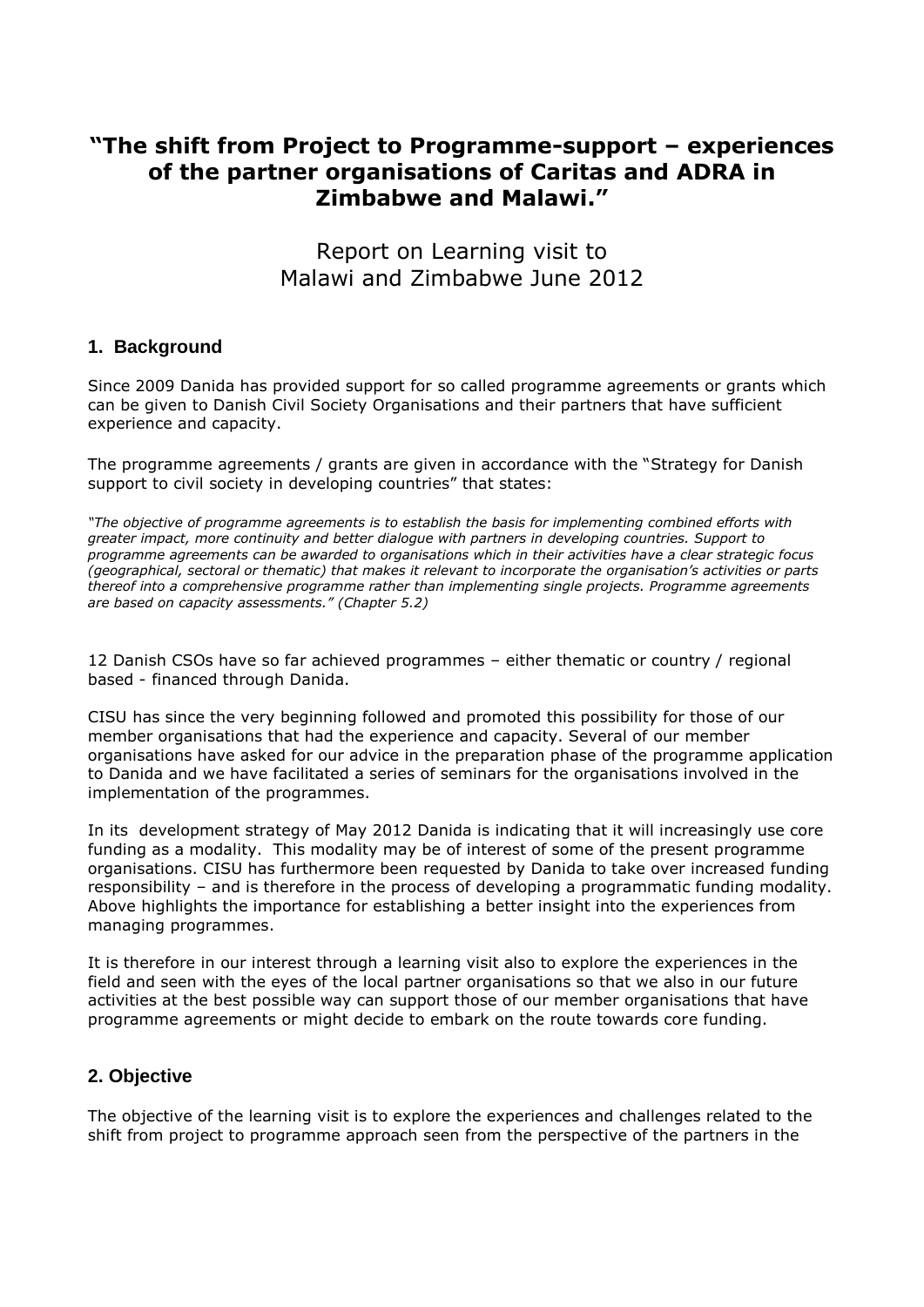south – namely the partner organizations of Caritas Denmark and ADRA Denmark in Zimbabwe and Malawi.

### **Thematic issues for the visit**

In relation to the headline above the objective for the trip was approached through:

- Exploring how a programmatic approach has led to changes in focus and content of the programme - especially related to strategies, quality and timeframe which is possible under a programme approach
- Exploring how a programmatic approach has led to changes in the setup and use of Monitorering and Evaluation systems in the programme including reporting formats and dialogue tools used between the partners in the programme
- Exploring which possible effects the shift from a project to a programme approach has had on the partnership between the Danish organizations and the national partners.

The intention of the visit was to engage in a mutual learning process, where both CISU and the visited organizations would benefit afterwards. The consultant will during the visit, where relevant give a presentation of the strategies and approaches of CISU and a presentation of the main priorities of the "Strategy for Danish support to civil society in developing countries".

## **3. Observations on thematic issues**

## **MALAWI -** *key learning points:*

#### *The process and elaboration of the programme:*

- The programme must be adjusted to the local context especially when the overall objectives includes several countries. Special attention must be given in the elaboration of indicators that reflects the reality in the specific country. Important to give room for adopting indicators related to partners' perception
- Shift in focus towards a programme produced some sort of concern in the organisation itself and among the target-group / grass root level and partners (just talk / political process). It is important that the preparation phase has time enough to address this concerns and inform / build up capacity internally and externally.
- Shift in orientation required a process of capacity building and training of staff and many consultations with the local level and partners in order to reach a common understanding of the new perspectives. Important that the board / constituency are in line with the new perspective.
- It is important that the programme from the outset has a longer time perspective
- The programme approach involves a constant dialogue between the North partner and South partner – which is positive.
- The MANGO training (Elisabeth financial officer) has been very important and has led to a training course for the whole staff in July. ADRA Malawi will adopt this approach.
- There has been a close dialogue between Adra DK and Adra Malawi also based on the experiences from the other countries - Uganda / Rawanda - that for part of the programme –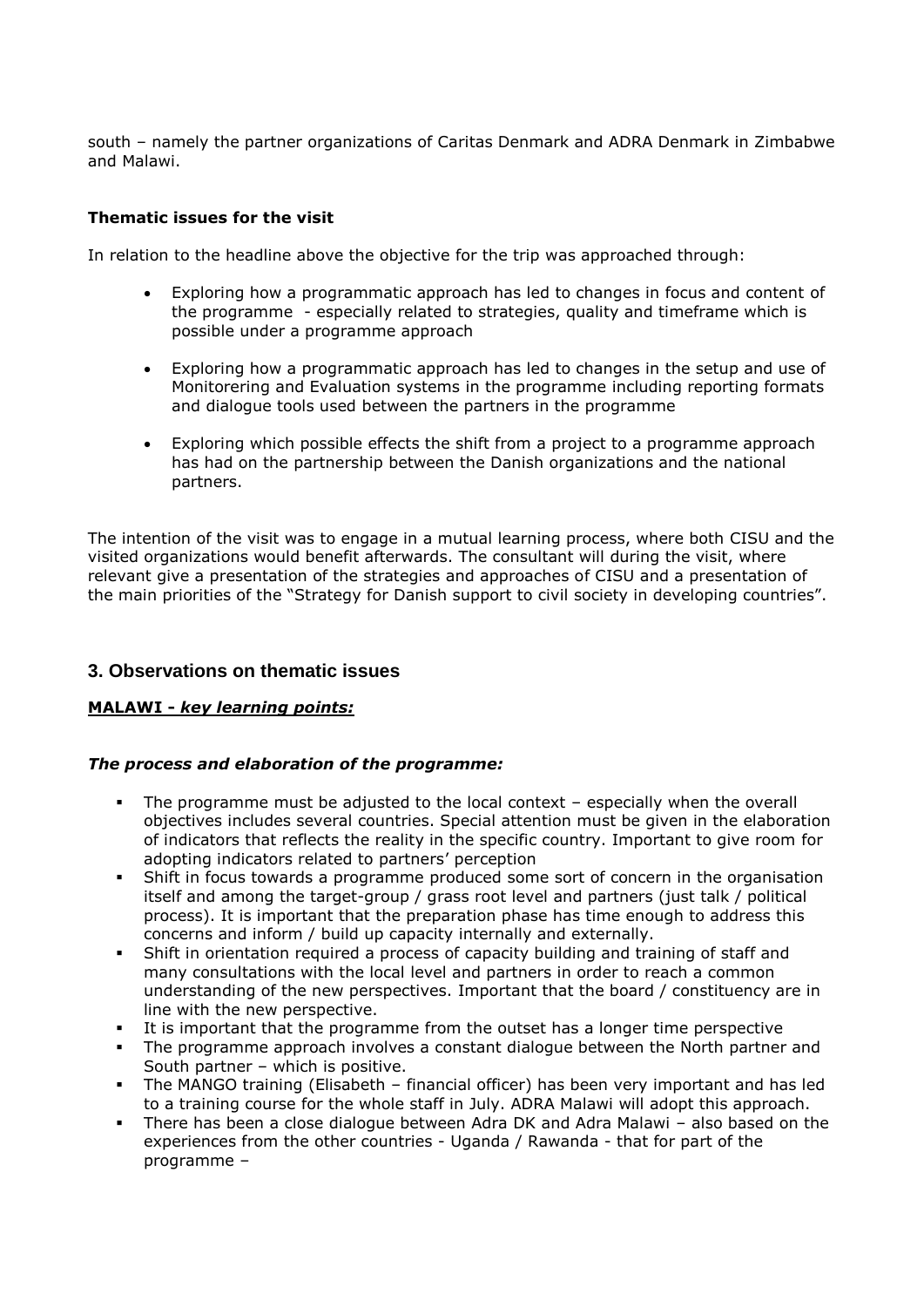### *Explore how a programmatic approach has led to changes in focus and content of the programme:*

- first and foremost a better link between activities at local level and the regional / national level. Issues identified at local level are brought to national level via the communication component and the more strategically and active work / efforts in relation to networks, partnerships etc.
- The organisation has gained respect from other actors for this more strategic approach and are now viewed as not just working at the local level but are now a more active partner as a Civil Society Organisation.
- This new orientation has required a process of capacity building and training of staff and many consultations with the local level and partners in order to reach a common understanding of the new perspectives.
- The programme approach can lead to a more differentiated understanding of the concept and content of "advocacy" and how to work with this at local and national level. (dialogue and bridging). A new dimension is the more emphasis at working with evidence based research.
- The shift to programme requires a good understanding between partners. It would be good to have the possibility for staff also to visit Denmark in order to understand danish context.
- Strategic alliances are very important to gain support from partners both at local and national level

### *Explore how a programmatic approach has led to changes in the setup and use of M and E systems:*

- A programme approach requires a more systematic system of M and E tools.
- The systems must be based on a thorough analysis of the needs internally in the organisation and address these needs with the corresponding capacity building.
- This process of capacity building will lead to a better understanding at all levels of the organisation regarding the content of the programme.
- The setup of an appropriate M and E system will lead to a better understanding between the danish and local partnerorganisation.

## *Important issues and considerations:*

- The question of who "owns" the programme
- The room for making the necessary adjustments of the programme the programme seen as a mutual learning process
- When You change from a project to programme approach this involves further building capacity of staff. This raises the concern how to avoid that staff are "stolen" from other organizations / institution (Michael Usi and the experience from staff in TV program management and setup)

## *Zimbabwe – key learning points:*

*The findings from Zimbawe reinforced in many ways what was found in Malawi. In addition the discussions in Zimbabwe pointed at:* 

## *Linking and interface:*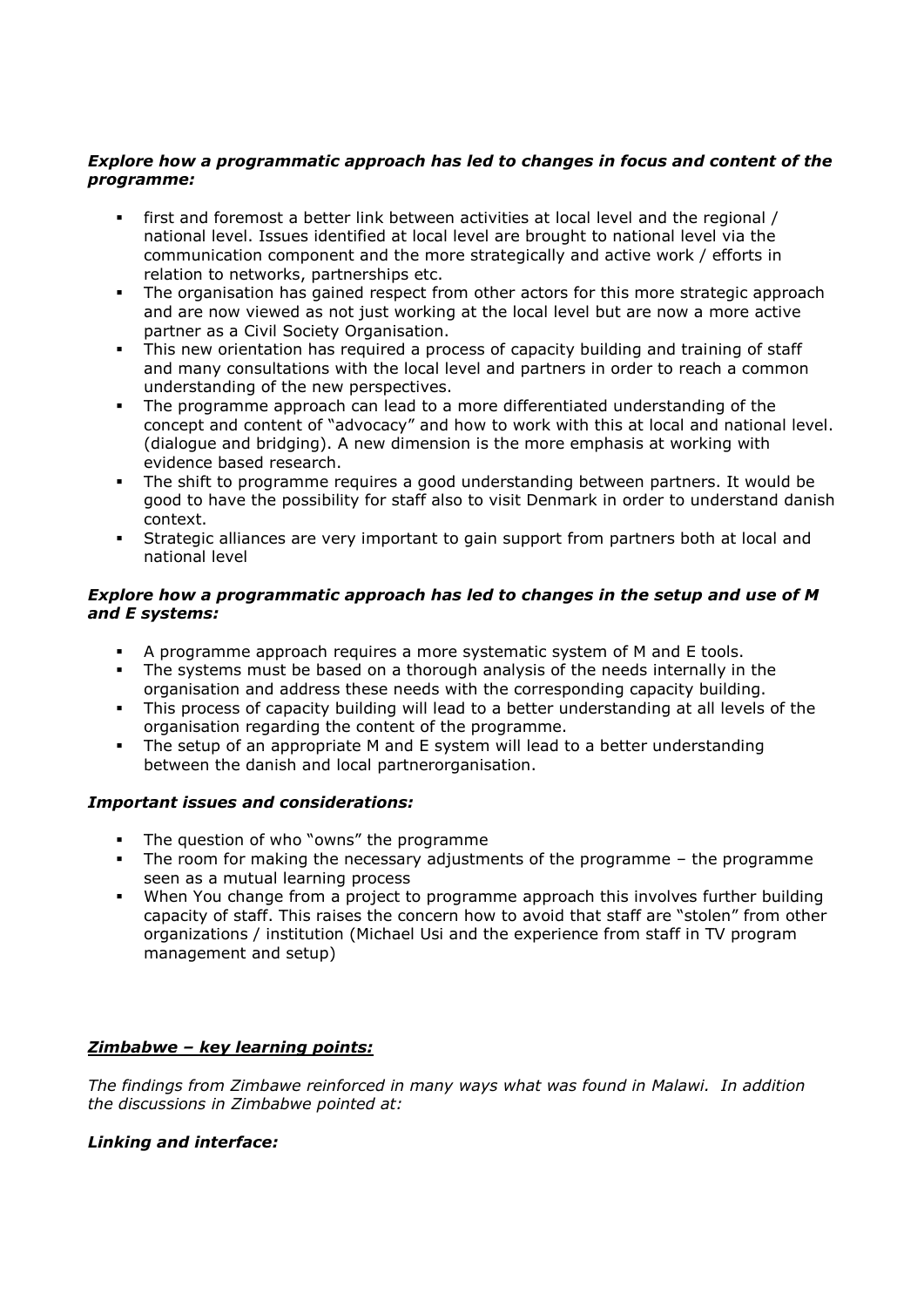- The potential in linking activities at grassrot level with the advocacy at national level
- Linking horizontally and vertically The potential in linking different organisations within the church – e.g. Caritas and CCJP
- Possible inspiration in the transformation to working in a new context also regarding church structure

### *Regional cooperation and attention:*

- The importence of the regional meetings influencing the political process both related to SADEC and internally in Zimbabwe
- The potential in exchange visits between the countries learning perspective

### *Preparation and planning:*

- A programme gives more room and space for the flexible and strategic approach a better framework for not just working short term (projects) but also at a long term perspective
- The framework should constantly be monitored and adjusted to the changes and challenges in the overall context. Eg. The mining experience from Mutare which can change the context.
- To be able to monitor and evaluate it is important to develop a appropriate framework where also the overall approach and all partners are reflected
- Important with a pilot phase in order to reach a common understanding regarding potential and necessary adjustments in the different organizations
- Caritas DK can use their influence to prepare and facilitate the necessary shift in mindset in the partner org. (Caritas national director)

### *Flexibility and adjustments:*

- A programme gives more room and space for the flexible and strategic approach  $-$  a better framework for not just working short term (projects) but also at a long term perspective – more room for the necessary processes as a precondition for obtaining sustainability
- The framework should constantly be monitored and adjusted to the changes and challenges in the overall context.
- Provision has to be met for the roundtable meetings at level for all dioceses in order to communicate and inspire

## *Legitimacy and accountability:*

- The specific activities at local level (eg. gardens and irrigation) give the possibility to link with the justice and peace training / initiatives – and gives legitimacy downwards and upwards
- Data collecting qualifies the advocacy work at national level
- Concrete actives gives life and substance related to target group and facilitates the possibility for J and P initiatives

## **4. Outputs and Dissemination**

Main observations and recommendations to CISU for internal use in relation to courses, advisory services and Project Fund: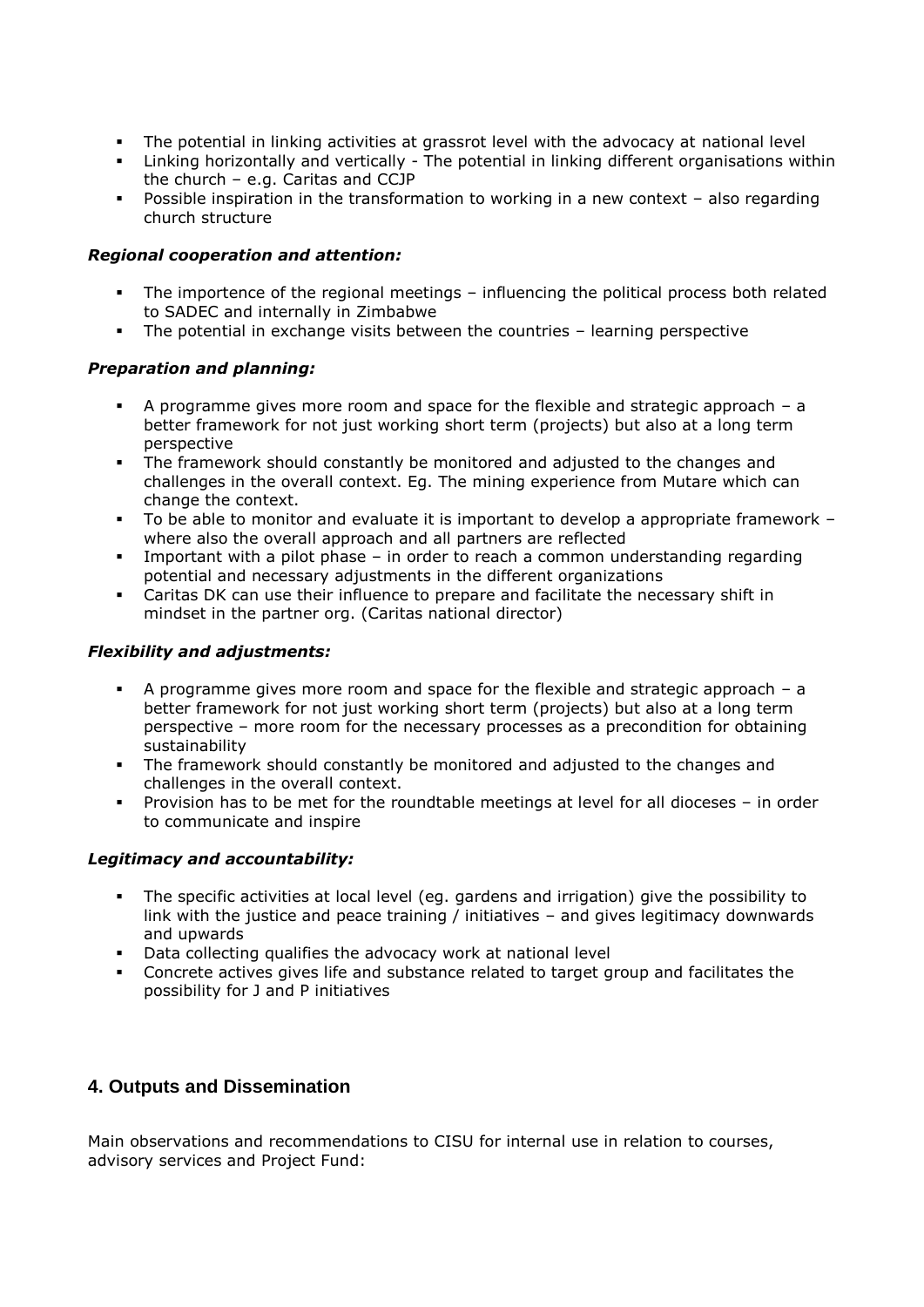For the partnerorganisations visited in Malawi and Zimbabwe it was clear that the shift from project approach to progamme approach had lead to a much more strategic set up that addressed their role as Civil Society organisations in a more clear and focused way. The process behind this shift – dialogue with CBOs, other CSO in the country and the Danish partner - had lead to a qualitatively lift in the overall work and identity of the organisations.

So based on these experiences there is a lot to gain in transformation for project- to programme approach if the Danish and local partnerorganisation(s) are ready for this shift.

- The shift from project to programme approach requires time it does not come overnight. It is therefore important that the first phase of a programme is considered a pilote-phase where capacity is build up and the preconditions are created so that the real potential for a more strategic thinking and advocacy efforts can really unfold in the following phases of the programme.
- The above statement is especially important when a programme relates to different partnerorganisations in a given country and / or consists of different countries (as is the case in both the ADRA and Caritas programme.

The setup of a approiate

### **Dissemination:**

The main findings from the visit has been disseminated to the involved organisations through debriefing meetings after the return.

 $\bullet$ CISU has conducted workshops for current programme organisations and has a close contact with these concerning experiences and lessons learnt in the current programmes. The findings of this visit will enter in the discussions with the organizations and will – if relevant - be used as recommendations for the transformation of programs into the setup of framework agreements.

CISU is currently working with the elaboration of guidelines for the future Project Fund. As part of this process CISU is working with the outline of a program facility which will for the first time form part of the possibility under the Project Fund. In this process the experiences and recommendations of this visit will be used as reference and background.

Futhermore the experiences from this visit will be shared:

- Internally in PATC through a presentation to colleagues
- Externally to other members by inclusion of general lessons learned in future courses, counselling and through our website.

**Annexes:**

- ToR
- People met and itinerary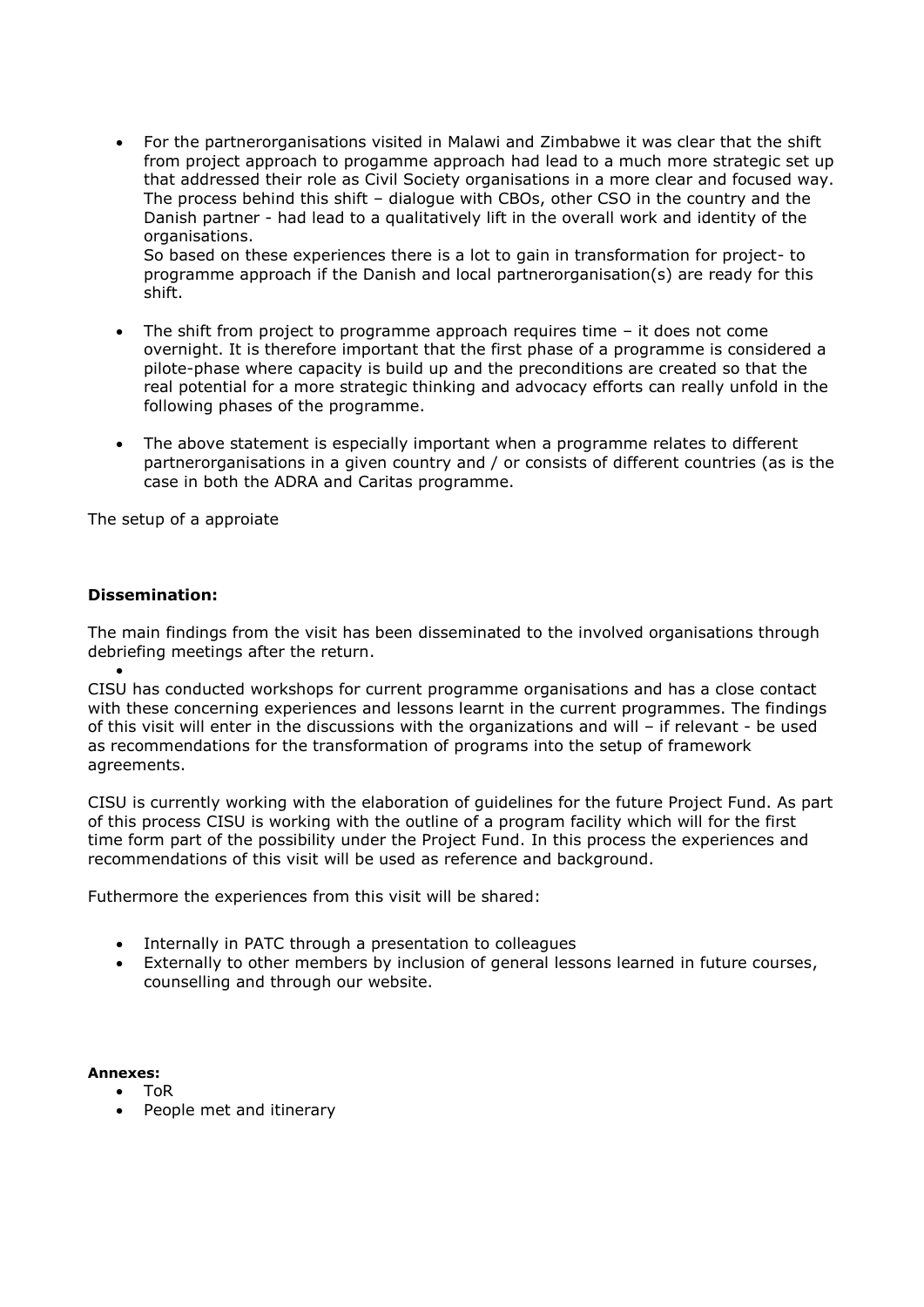

Project Advice and Training Centre (PATC) - Danish Platform for popular development co-operation

# **ToR for learning visit**

# **"The shift from Project to Programme-support – experiences of the partner organisations of Caritas and ADRA in Zimbabwe and Malawi."**

#### **1. Background PATC**

Project Advice and Training Centre (PATC) is a Danish umbrella organisation with more than 260 members among Danish civil society organisations. All members work with development through partnership with civil society organisations (CSOs) in the Global South. The focus area of PATC is capacity building of the Danish CSOs through training, advisory services, networking and debates.

Besides, PATC advocates on behalf of the member base regarding the general framework for Danish civil society organisations and attempts to stage relevant debates and discussions among the members and Danish civil society in general.

PATC also administer the Project Fund on behalf of the Danish Ministry of Foreign Affairs. The Project Fund is a special funding mechanism for Danish CSOs, which within certain limits can support their projects and partnerships with local CSOs in developing countries.

In order to understand the context that PATC members are working in, PATC attempts to build up context specific knowledge, relating this to an area of interest for members in Denmark, their partners in the Global South and PATC.

To qualify this works PATC consultants conduct several learning visits every year. The visits feed into the ongoing adjustment and development of trainings and counselling services.

The aim of these visits is that the consultants can obtain an impression on site of some of the development interventions the member organisations are implementing together with partners in the South. And as part of this can discuss and consider together with locally employed staff and key persons related to the projects some of the challenges and problems that emerge in the preparation, implementation and evaluation of development interventions.

This will provide a most valuable insight into the experiences learnt by the national CSOs in the project/programme work, and at the return to Denmark it will be used to strengthen the course activities and the individual counselling of the organisations.

The visit will be carried out by Mr. Johannes Nordentoft, CSO consultant of PATC.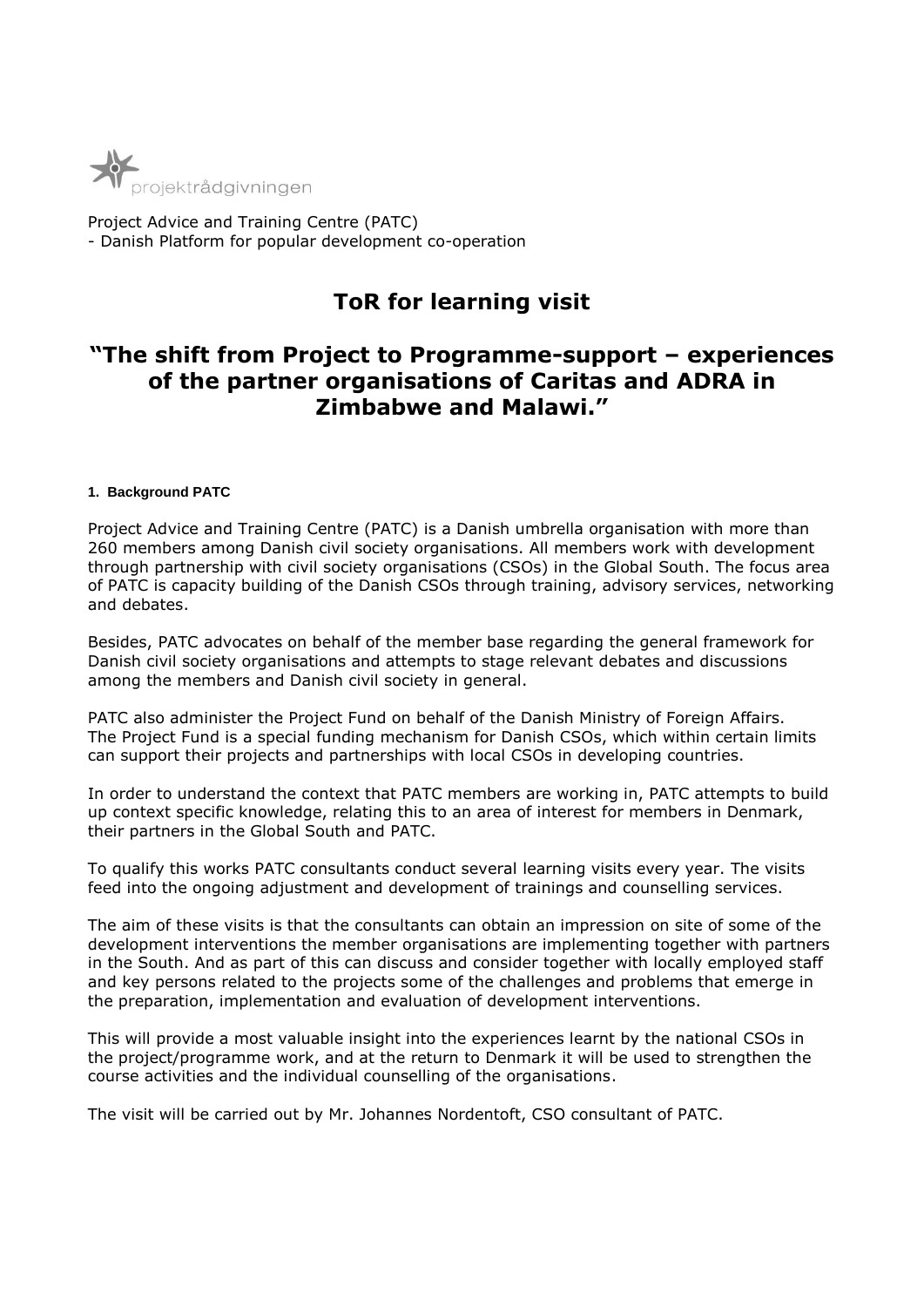#### **2. Thematic background**

Since 2009 Danida has provided support for so called programme agreements or grants which can be given to Danish Civil Society Organisations and their partners that have sufficient experience and capacity.

The programme agreements / grants are given in accordance with the "Strategy for Danish support to civil society in developing countries" that states:

*"The objective of programme agreements is to establish the basis for implementing combined efforts with greater impact, more continuity and better dialogue with partners in developing countries. Support to programme agreements can be awarded to organisations which in their activities have a clear strategic focus (geographical, sectoral or thematic) that makes it relevant to incorporate the organisation's activities or parts thereof into a comprehensive programme rather than implementing single projects. Programme agreements are based on capacity assessments." (Chapter 5.2)*

12 Danish CSOs have so far achieved programmes – either thematic or country / regional based - financed through Danida.

PATC has since the very beginning followed and promoted this possibility for those of our member organisations that had the experience and capacity. Several of the member organisations have asked for our advice in the preparation phase of the programme application to Danida and we have facilitated a series of seminars for the organisations involved in the implementation of the programmes.

Danida is in its draft development strategy of 30 March 2012 indicating that it may increasingly use core funding as a modality. This modality may be of interest of some of the present programme organisations. This highlights the importance for establishing a better insight into the experiences from managing programmes.

It is therefore in our interest through a learning visit also to explore the experiences in the field and seen with the eyes of the local partner organisations so that we also in our future activities at the best possible way can support those of our member organisations that have programme agreements or might decide to embark on the route towards core funding.

#### **3. Objective**

The objective of the learning visit is to **explore the experiences and challenges related to the shift from project to programme approach seen from the perspective of the partners in the south – during this visit: the partner organizations of Caritas Denmark and ADRA Denmark in Zimbabwe and Malawi.**

#### **4. Thematic issues for the visit**

In relation to the headline above the objective for the trip will be approached through:

- Exploring how a programmatic approach has led to changes in focus and content of the programme - especially related to strategies, quality and timeframe which is possible under a programme approach
- Exploring how a programmatic approach has led to changes in the setup and use of Monitorering and Evaluation systems in the programme including reporting formats and dialogue tools used between the partners in the programme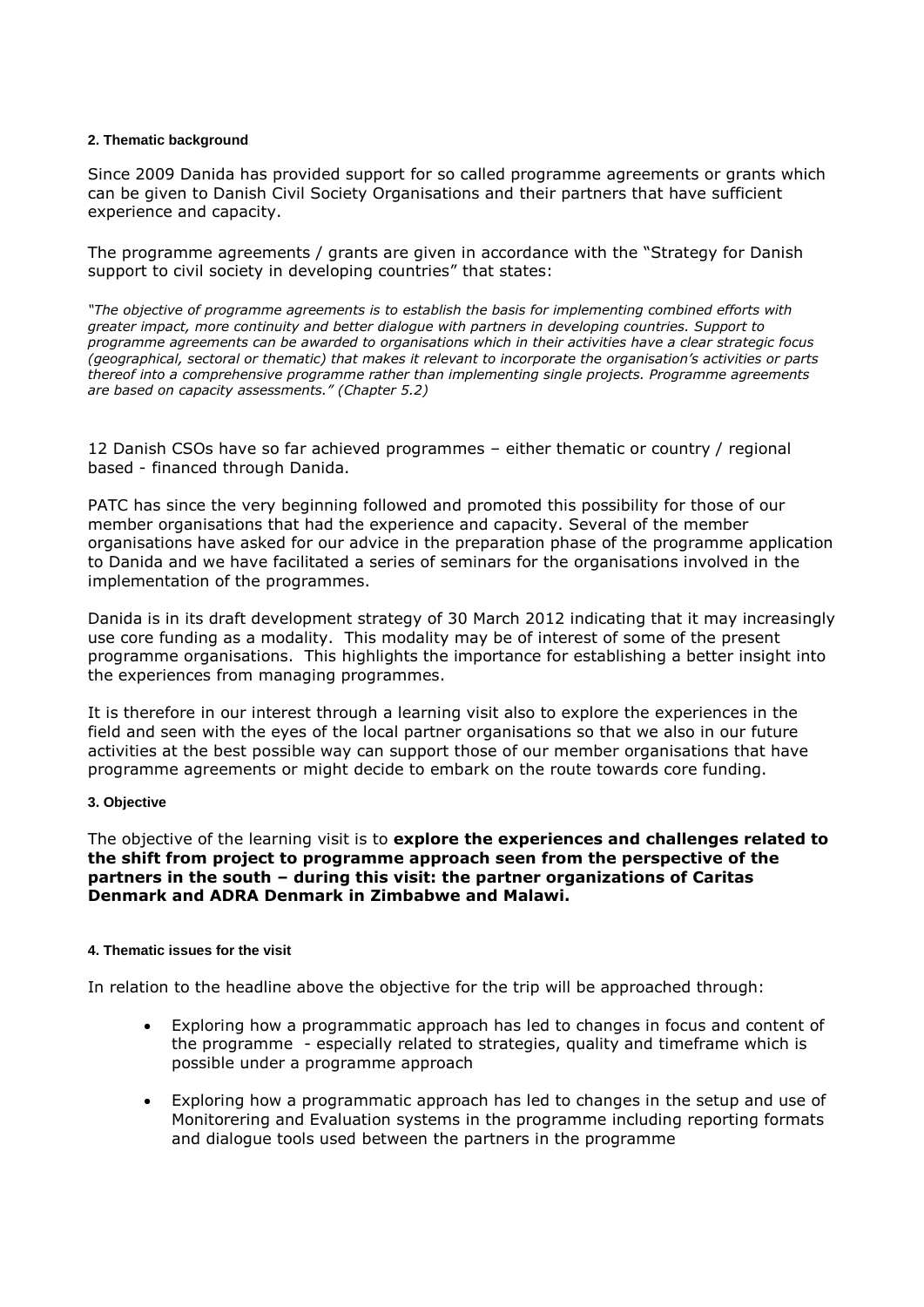Exploring which possible effects the shift from a project to a programme approach has had on the partnership between the Danish organizations and the national partners.

The intention is to have a mutual learning process, where both PATC and the visited organizations will have benefitted afterwards. The consultant will during the visit, where relevantgive a presentation of the strategies and approaches of PATC and a presentation of the main priorities of the "Strategy for Danish support to civil society in developing countries".

#### **5. Project portfolio**

The following projects/programs will be visited:

Caritas Denmark and Caritas Zimbabwe / Catholic Commission for Justice and Peace, Zimbabwe: Regional Programme: "Voices for Change in Rural Africa" - (2012 – 2014)

ADRA Denmark and ADRA Malawi: "Action for Social Change" (2011-2013)

**6. Plan of work** The visit will be based on the following main activities:

Prior to departure:

- Desk study of available project documentation.
- Interview with Danish partner organisations

In Zimbabwe and Malawi:

- Partner visits with focus on discussing:
	- o Strategies for implementing the programme
	- o Implications for partnership relations
- Field visit with focus on exploring the specific experiences and challenges working with a programme approach
- Debriefing with the partners on major observations

The above will be further developed based on discussions with Danish partners and in close contact with the local partner organizations.

Upon return:

- Finalisation of report
- Debriefing meetings with Danish partners

#### **7. Preliminary travel schedule (further details will follow)**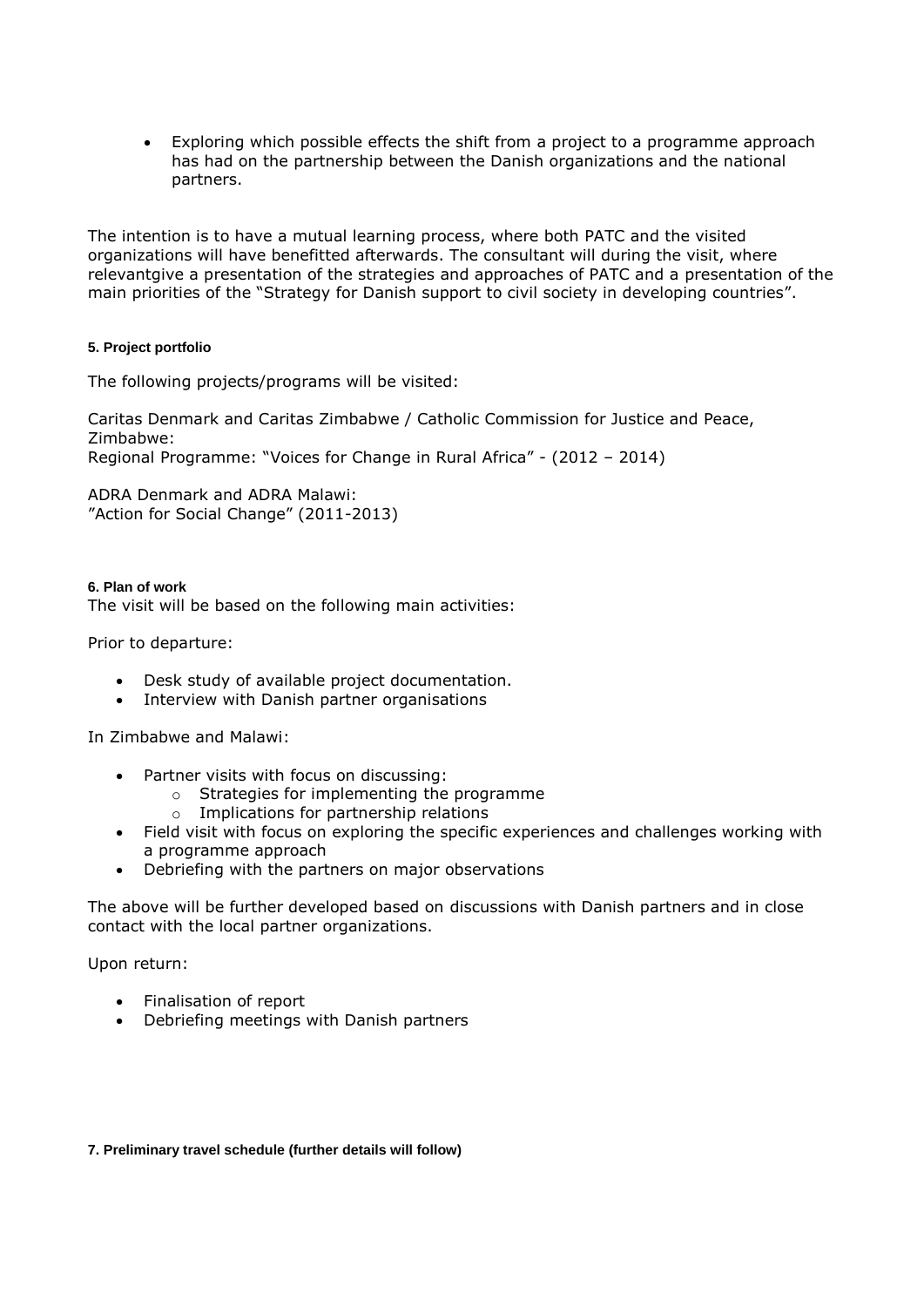| <b>Date</b>        | Organisation                                                                                                                                                                                                                                                                            |
|--------------------|-----------------------------------------------------------------------------------------------------------------------------------------------------------------------------------------------------------------------------------------------------------------------------------------|
| 11/6<br>Monday     | Departure Denmark                                                                                                                                                                                                                                                                       |
| 12/6<br>Tuesday    | 12.15 Arrival Lilongwe MW, Kamuzu Intl. - KLM ROYAL DUTCH AIRLI - KL<br>4175                                                                                                                                                                                                            |
| 13/6<br>Wednessday | Visit to:<br><b>ADRA Malawi</b>                                                                                                                                                                                                                                                         |
| 14/6<br>Thursday   | <b>ADRA Malawi</b>                                                                                                                                                                                                                                                                      |
| 15/6<br>Friday     | <b>ADRA Malawi</b>                                                                                                                                                                                                                                                                      |
| 16/6<br>Saturday   | Day off / report writing                                                                                                                                                                                                                                                                |
| 17/6<br>Sunday     | 13.15 - Departure Lilongwe MW, Kamuzu Intl. - SOUTH AFRICAN<br>AIRWAYS - SA 171                                                                                                                                                                                                         |
|                    | 21.20 - arrival in Harare International Airport from Lilongwe, Malawi and<br>check in at The Bronte (reservations to be made on<br>bronte@mweb.co.zw)                                                                                                                                   |
| 18/6<br>Monday     | 8.30 - 10.00 meeting with Fr. Chiromba, Secretary General of Zimbabwe<br>Catholic Bishops Conference (ZCBC)<br>Regional advocacy trips<br>Progamme Management Committee                                                                                                                 |
|                    | 10.00 - 11.30 meeting with Mr. Cornelius Hamadziripi, National director<br>Caritas Zimbabwe<br>11.30 - 12.30 meeting with other Caritas staff (Jameson, Wonder)                                                                                                                         |
|                    | 12.30 - 14.00 lunch                                                                                                                                                                                                                                                                     |
|                    | 14.00 - 15.30 meeting with Mr. Alouis Chaumba, National director of the<br>Catholic Commission for Justice and Peace Zimbabwe<br>(CCJPZ)                                                                                                                                                |
|                    | 15.30 - 16.30 meeting with other CCJPZ staff (Arkmore, Vitalis)                                                                                                                                                                                                                         |
| 19/6<br>Tuesday    | 07.30 - Depart for Mutare (with Jameson from Caritas Zimbabwe, PATC<br>to pay for the cost of transportation as well as per diem and<br>accommodation for Jameson, Caritas Zimbawe to send a budget for this)<br>11.00 - Arrival and check in at hotel Mountview or Holiday Inn Mutare) |
|                    | 11.30 - Meet and greet Rt. Rev. Bishop Alexio Churu Muchabaiwa<br>Hear view on Caritas Denmark Africa Programme and<br><b>PMC</b>                                                                                                                                                       |
|                    | 12.00 lunch                                                                                                                                                                                                                                                                             |